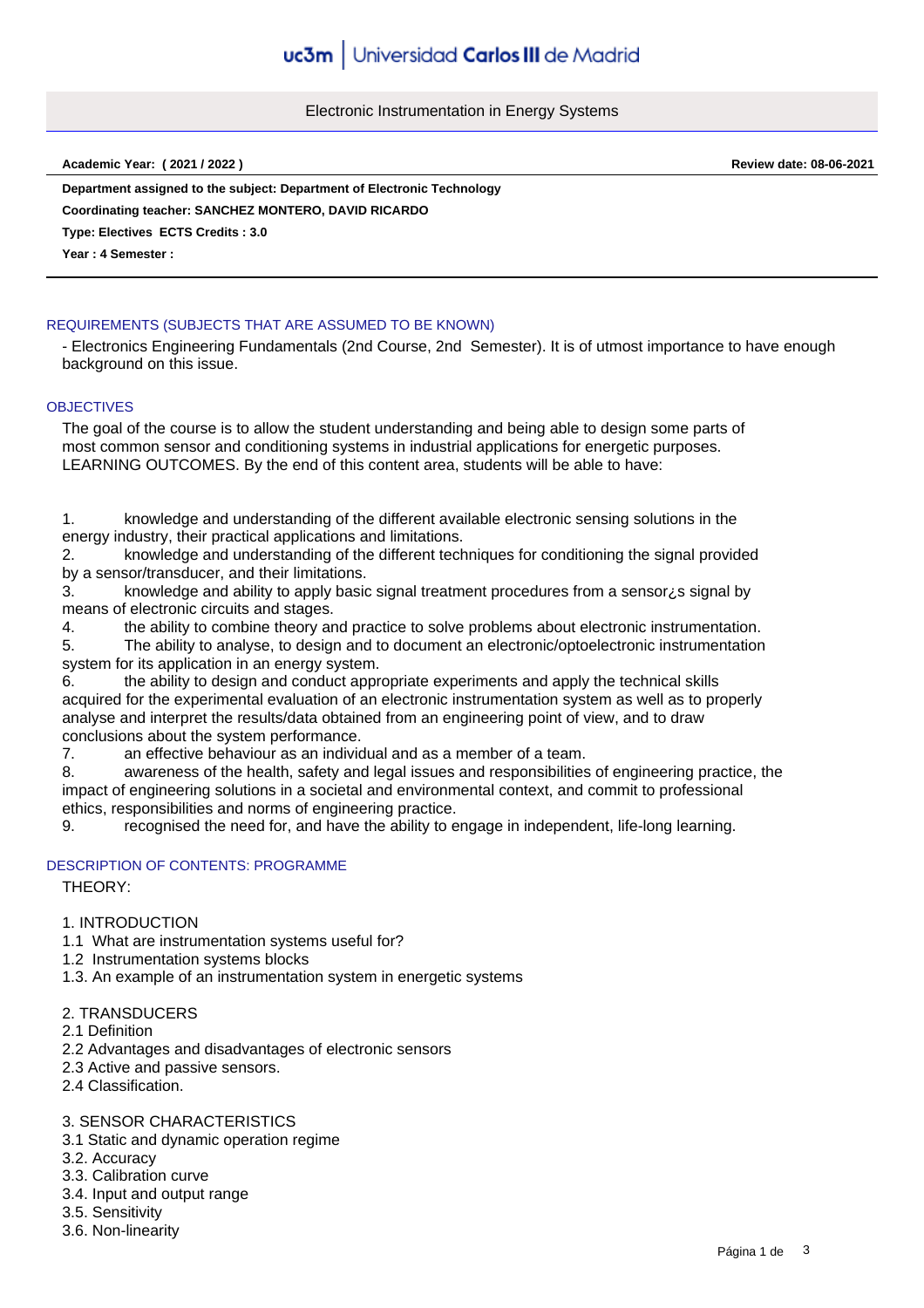- 3.7. Resolution
- 3.8. Hysteresis and other characteristics
- 3.9. Bandwidth
- 4. SIGNAL CONDITIONING
- 4.1 Basic signal conditioning characteristics
- 4.2 Potentiometric circuit
- 4.3 Wheatstone bridge circuit
- 4.4 Amplification
- 4.5. Modulation and demodulation
- 4.6 Analog to digital conversion

## 5. TEMPERATURE SENSORS AND SIGNAL CONDITIONING

- 5.1 Applications
- 5.2. Mechanic temperature sensors
- 5.3. Integrated circuits thermometers and signal conditioning
- 5.4. Resistive thermometers and signal conditioning
- 5.5. Thermocouples
- 5.6. Different temperature sensors comparison

# 6. STRAIN SENSORS AND SIGNAL CONDITIONING

- 6.1. Applications and basic elastic principles
- 6.2. Operation principles
- 6.3. Types of extensometers.
- 6.4. Static characteristics and installation issues
- 6.5. Conditioning circuits

## 7. LEVEL AND POSITION SENSORS AND SIGNAL CONDITIONING

- 7.1. Applications and measuring principles
- 7.2. Resistive potentiometers and signal conditioning
- 7.3. Hall effect sensors
- 7.4. Inductive and capacitive sensors and signal conditioning

## 8. OPTICAL SENSORS AND SIGNAL CONDITIONING

- 8.1 Light properties. Basic light sources and photometry
- 8.2. Light detector resistance and signal conditioning
- 8.3. Photodiodes and phototransistors and signal conditioning
- 8.4. Solar cells and photomultipliers
- 8.5. Fiber-optic sensors

### LABORATORY:

Implementation of some laboratory practices with the aim of develop examples of electronic instrumentation systems to measure physical magnitudes which can be of interest in industrial sensing solutions applied to energetic systems.

### LEARNING ACTIVITIES AND METHODOLOGY

- Theory - Lectures , problem resolution ¿ Seminars, individual tutorials and student personal homework; oriented to theoretical knowledge acquisition.

- Personal homework to solve proposed exercises useful for self-evaluation and knowledge acquisition.
- Laboratory practices oriented to practical knowledge related with the contents of the course.

### ASSESSMENT SYSTEM

The evaluation allows knowing the degree of satisfaction of the knowledge goal, thus all work of the students will be evaluated by using continuous evaluation of their activities by using exercises, exams, lab projects, and other activities. The following scoring will be used:

A. Students will obtain 70% of the final score from:

\* Delivery of an individual portfolio that includes proposed problems and exercises to be solved for homework: 30%. \* Lab work. Evaluation of the final report/s (or lab project/s memory) which have been implemented and tested at the lab. Project memory organization and written correctness will be evaluated: 40%.

B. Final exam that includes questions and problems: 30%. At least a score of 3 out of 10 is required.